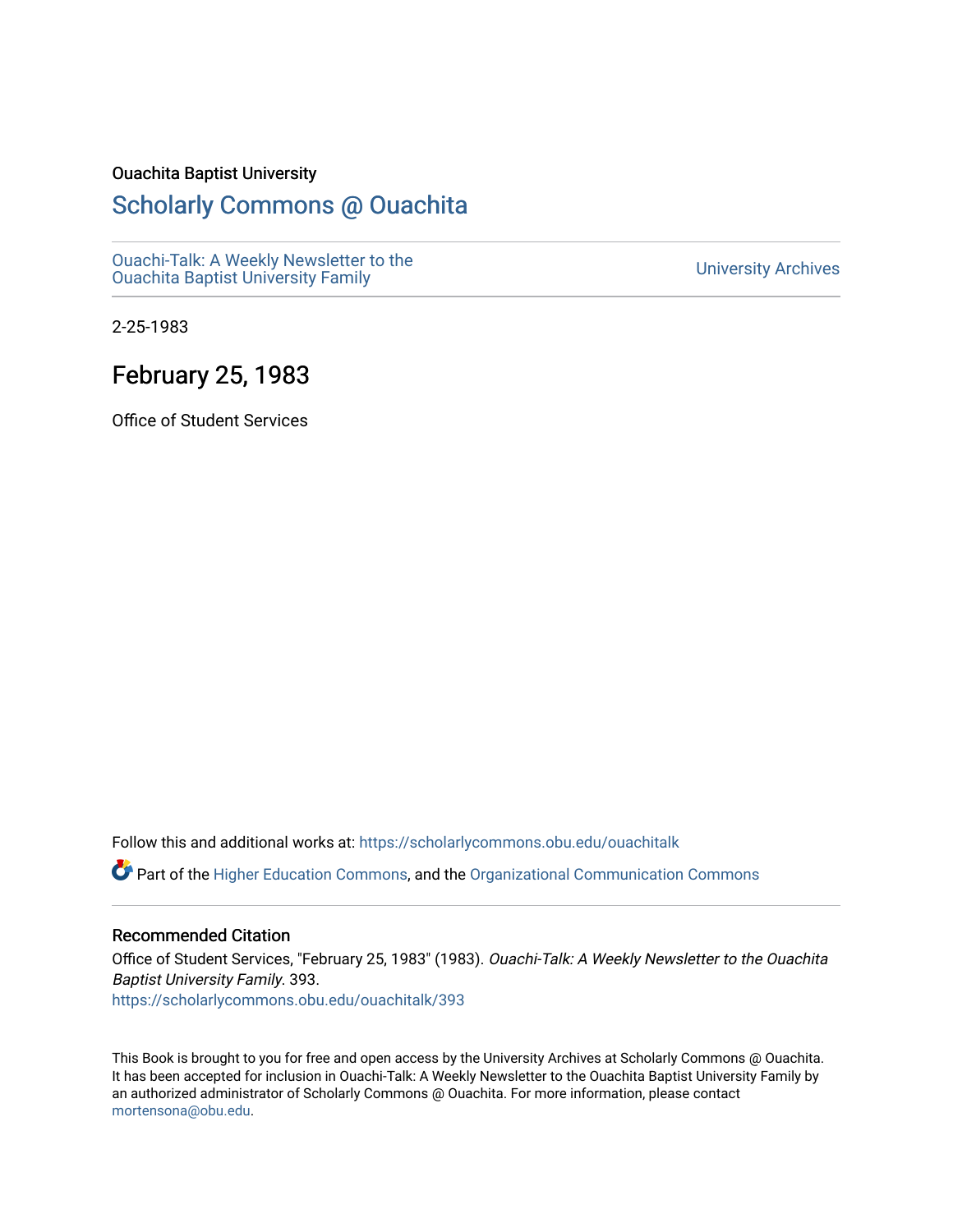# лен-танк EWSLETTER TO THE OUACHITA BAPTIST UNIVERSIT Dean of Students Feb. 25 **TTA AT Bulletin 20 Spring '83 ITA AT**

# NAIA NATIONAL WIM MEET **HPER COMPLEX MARCH**  $2-4$

CONGRATULATIONS TO THE OBU SWIM TEAM FOR WINNING THE CHAMPIONSHIP IN THE AIC!! WE WISH YOU THE BEST IN THE NATIONAL SWIM MEET!

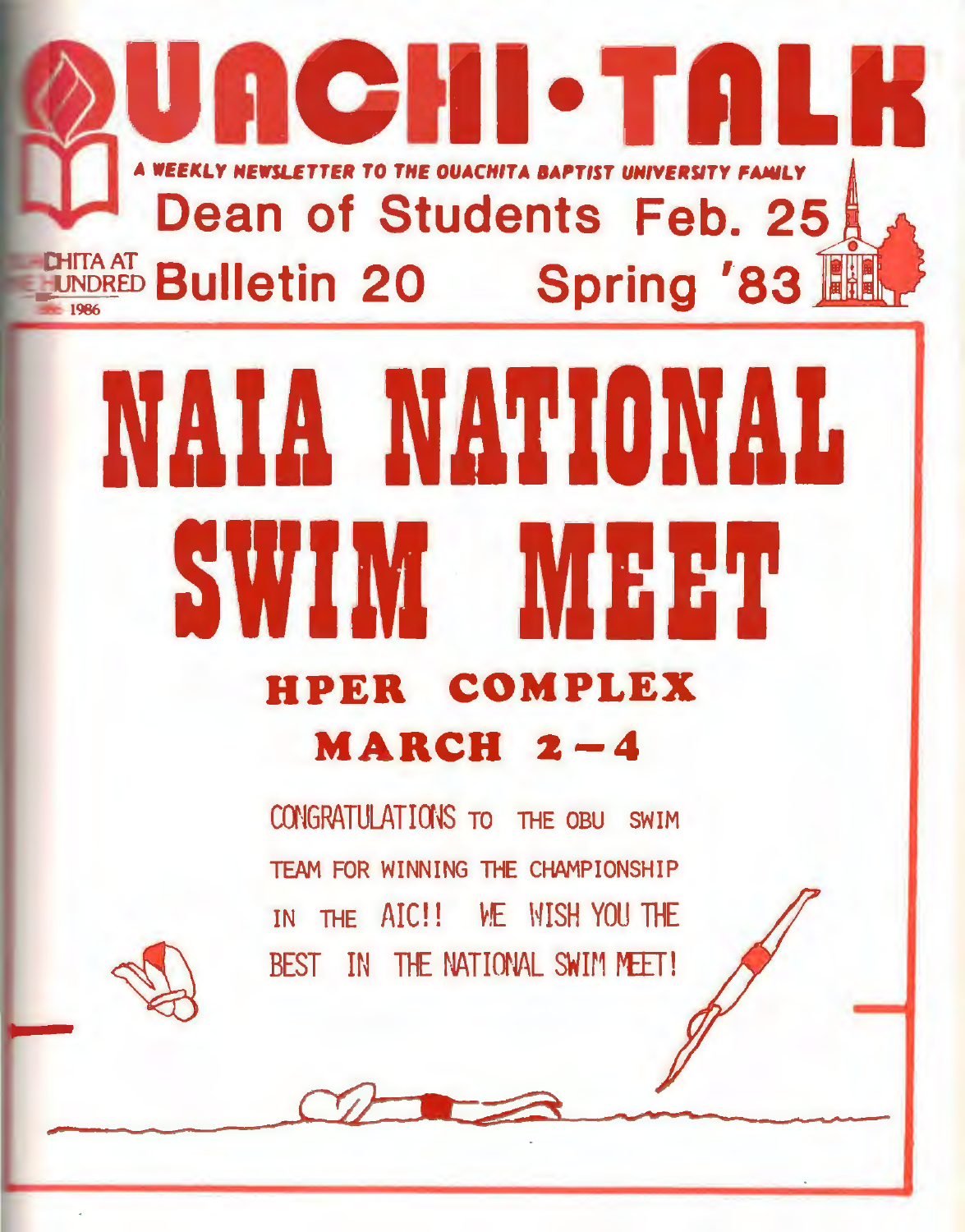# **Nancy Cooper Scholarship\$**

Applications for the Nancy Cooper Scholarships of \$400 a year are available in the Student Aid Office.

The Qualifications are as follows: 1. Mission volunteers. 2. Commitment to a church-related vocation.

The application must be mailed to the Executive Director of the Arkansas W.M.U. by March 1.



#### **CHAPEL**

Chapel on Tuesday, March 1,<br>will feature several OBU will feature several students speaking on the topic of Spring Break. Missions.

## SENIOR VOICE RECITAL *A1.1...6a.*  Cole

Mabee Fine Arts<br>Center *1:00* PM

### **ATTENTION!**

A number of students are not locking thier post office boxes, according to the post mistress. This could result in mail being lost or taken. Please make sure that your box is locked & not in "preset" position.

#### **Be Ali 'That**

#### **You Can Be**

The Air Force recruiter 'will be on campus on Monday, February 28th, from 1:00-4:00 in Lile Hall for interviews. All majors are eligible and may sign up in the Placement Office, room 102 of Flenniken.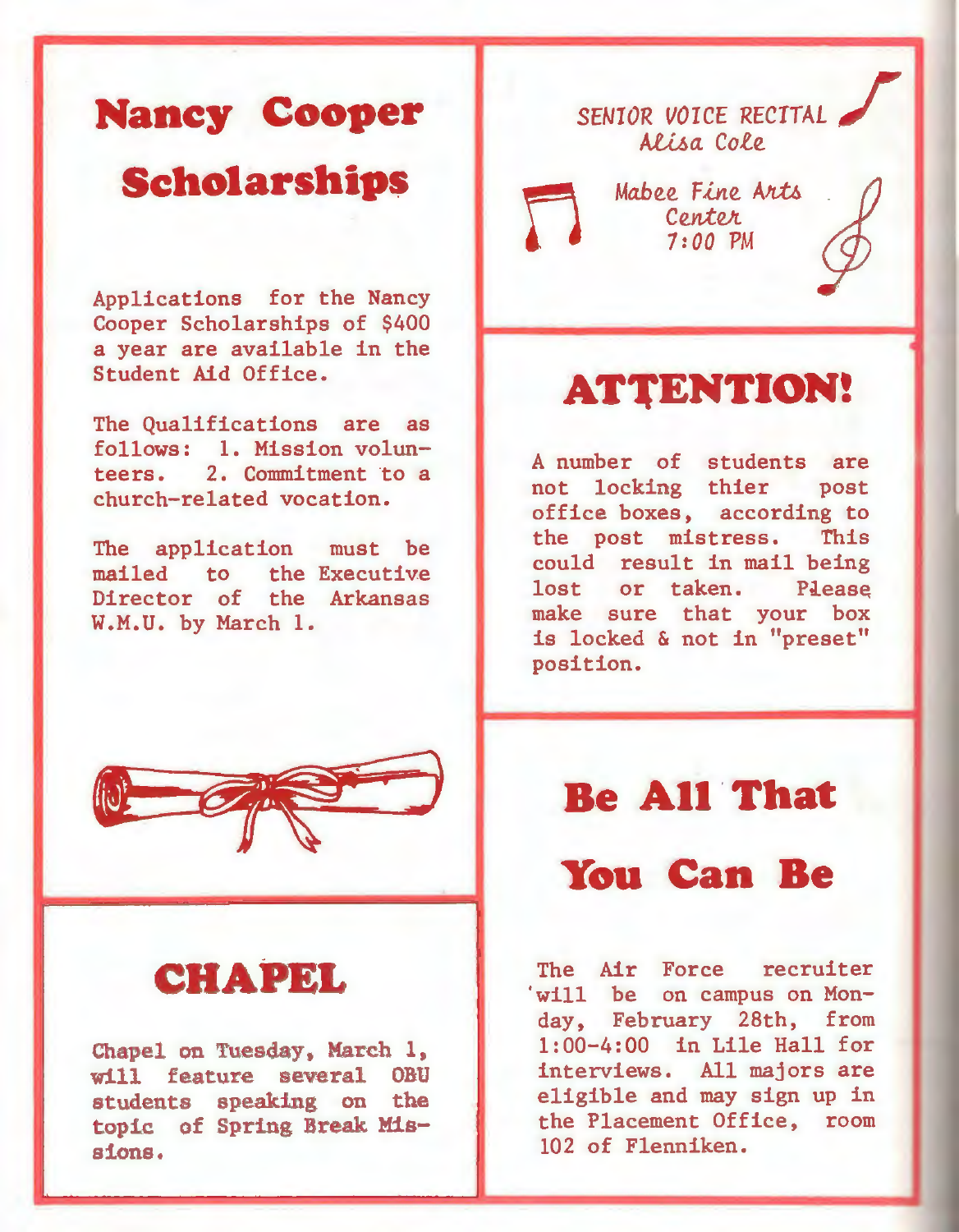## **UP·COMING EVENTS**

Monday, Feb. 28 Administrative Staff Luncheon, BW Alumni Rm., 12:00 noon Basketball: OBU vs. SAU (here) 7:30 p.m.

Tuesday, March 1 LAST DAY TO FILE FOR MAY GRADUATION Senior Voice Recital: Alisa Cole MFACRH, 7:00 p.m. Drama Production, Verser Theatre, 8:00 p.m. Faculty-Staff Prayer Breadfast. BW Alumni Rm., 7:00 a.m.

Wednesday, March 2 Director of Missions Meeting SELF Movie: The Muppet Movie, MH, 9:00 p.m. Drama Production, Verser Theater, 8:00 p.m. NAIA National Swim Meet NALA Banquet, ESC Banquet Rm. 7:00 p.m.

Thursday, March 3 Director of Missions Meeting Arkansas State Music Teachers Association Convention LAST DAY TO DROP A COURSE Drama Production, Verser Theatre, 8:00 p.m. NAIA National Swim Meet ASMTA Banquet, BW Alumni Rm., 6:00 p.m.

Friday, March 4 Director of Missions Meeting Arkansas State Music Teachers Association Convention Drama Production, Verser Theatre, 8:00 p.m. NAIA National Swim Meet. ASMTA Banquet, ESC Banquet Rm., 6:00 p.m.

Saturday, March 5 Arkansas State Music Teachers Association Convention NTE Core Exams, McC 100, 8:00 a.m. Drama Production, Verser Theatre, 8:00 p.m.